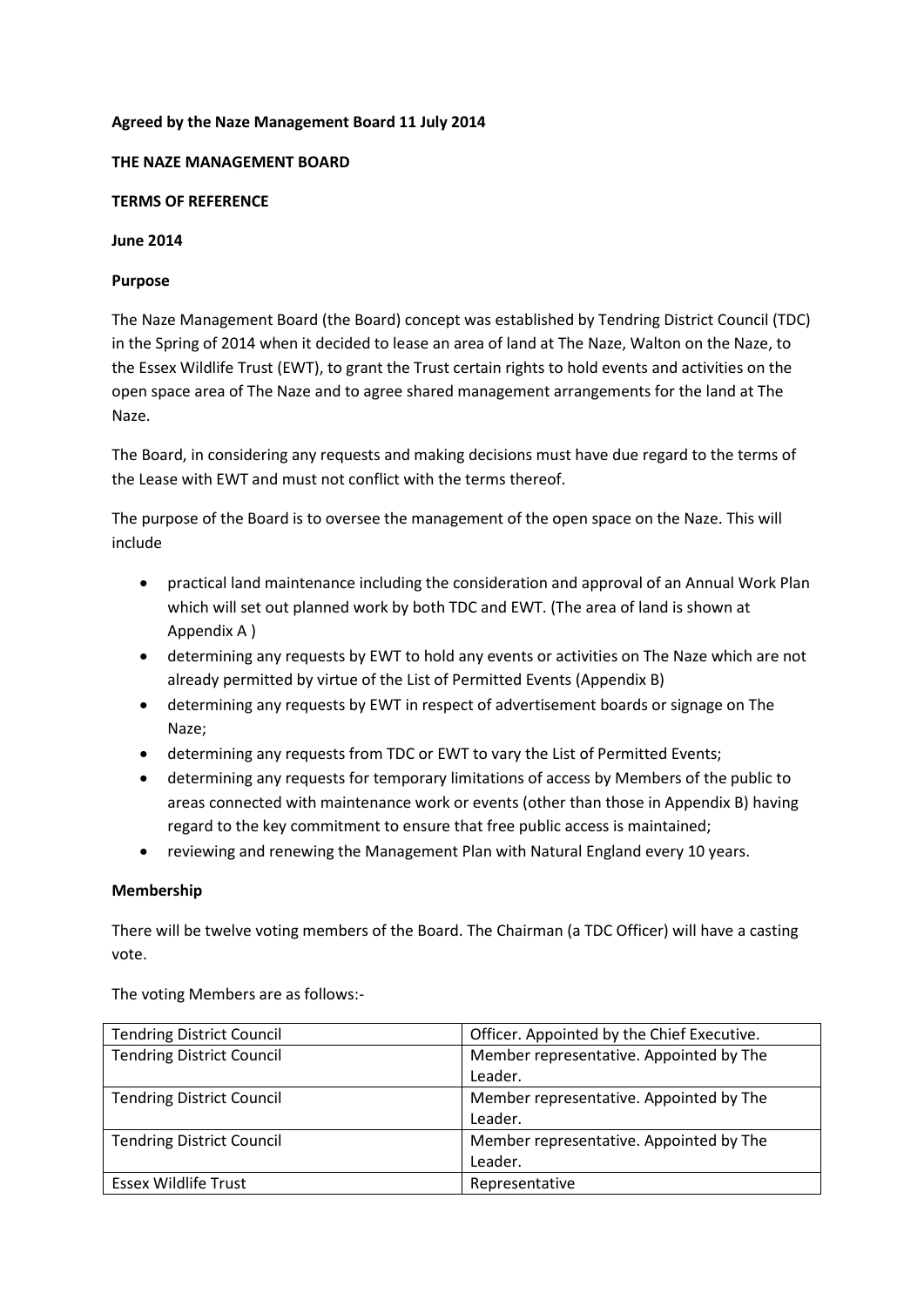| <b>Essex Wildlife Trust</b>        | Representative |
|------------------------------------|----------------|
| <b>Essex Wildlife Trust</b>        | Representative |
| <b>Essex County Council</b>        | Representative |
| Frinton and Walton Town Council    | Representative |
| Naze Tower owner                   |                |
| Naze Protection Society            | Representative |
| Hamford Water Management Committee | Representative |

The following organisations / individuals are formally invited to attend meetings of the Board but do not have voting rights:-

| Natural England                  | Representative                         |
|----------------------------------|----------------------------------------|
| <b>Environment Agency</b>        | Representative                         |
| <b>Essex County Council</b>      | Representative                         |
| Anglian Water                    | Representative                         |
| English Heritage                 | Representative                         |
| <b>Tendring District Council</b> | Staff supporting the work of the Board |
| <b>Essex Wildlife Trust</b>      | Staff supporting the work of the Board |
| Adjoining Farm owner             |                                        |

#### **Meetings**

Once it is constructed, meetings of the Board will be held at The Naze Education and Visitor Centre.

Until that time they will be held at Clacton Town Hall.

The frequency of meetings will be determined by the Board but they will be held as a minimum every six months.

Meetings will be held in private unless the Board determines otherwise. Minutes of meetings will be published on the TDC website.

Administrative and secretariat support to the Board will be provided by Tendring District Council.

Agendas will be produced, agreed with the Chairman and circulated to members and attendees at least 5 days before a meeting. All voting members will be invited to place items on the agenda subject to the agreement of the Chairman.

# **Accountability**

Each Member of the Board must ensure that their nomination is in accordance with their own organisation's internal authorisation to attend and make decisions on their behalf.

Each member of the Board will be responsible for feeding back information on the work and decisions of the Board to their respective organisations.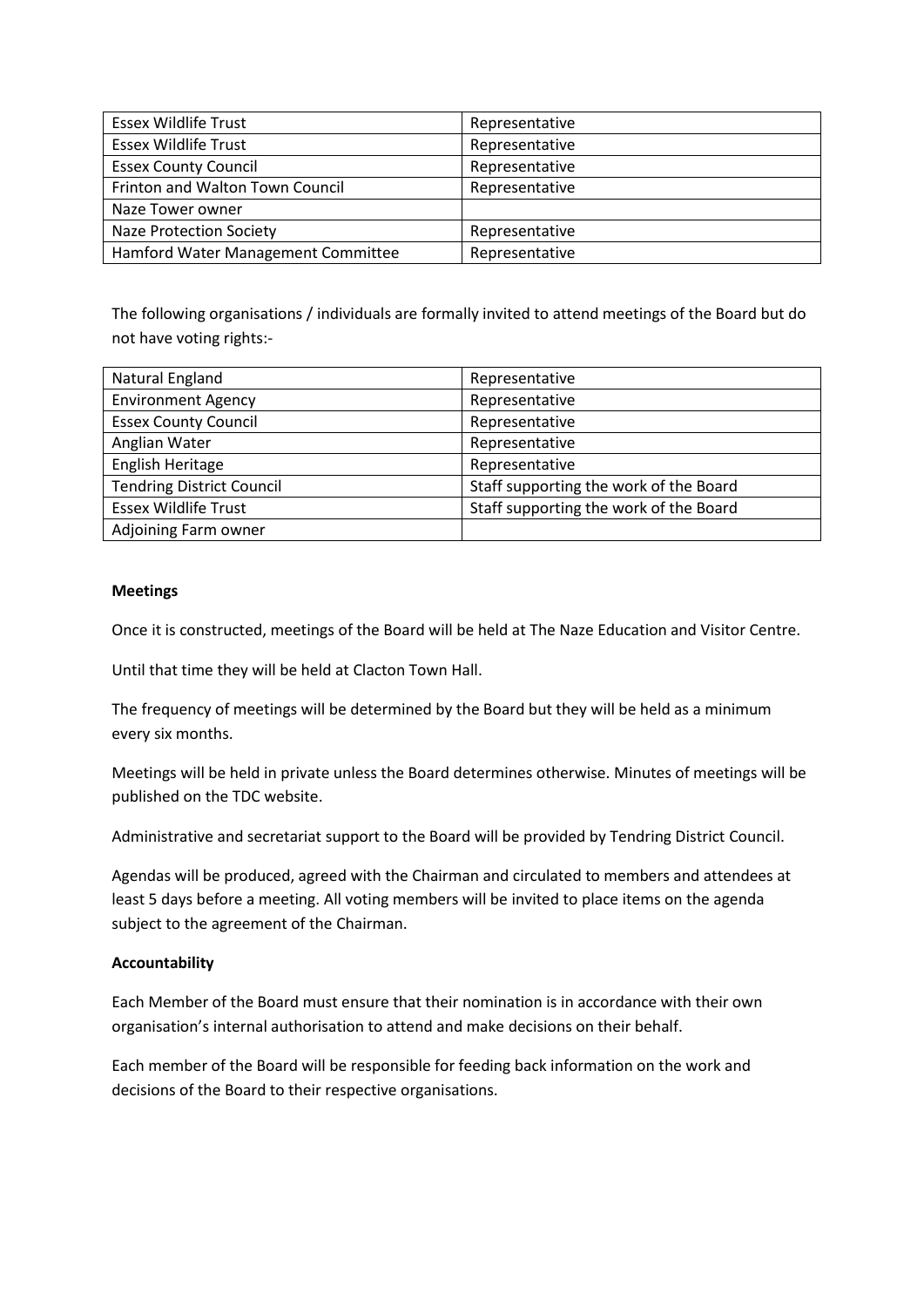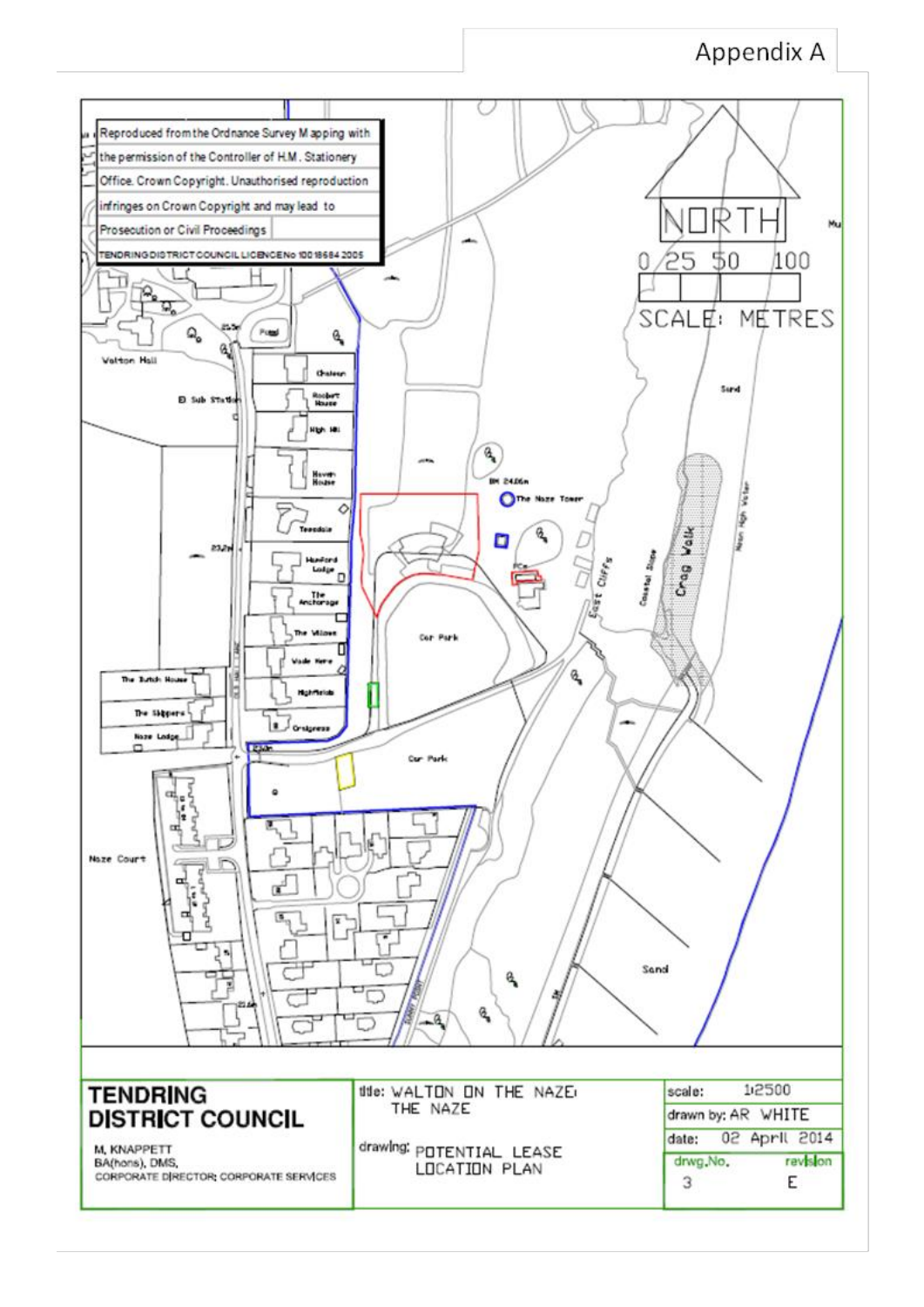